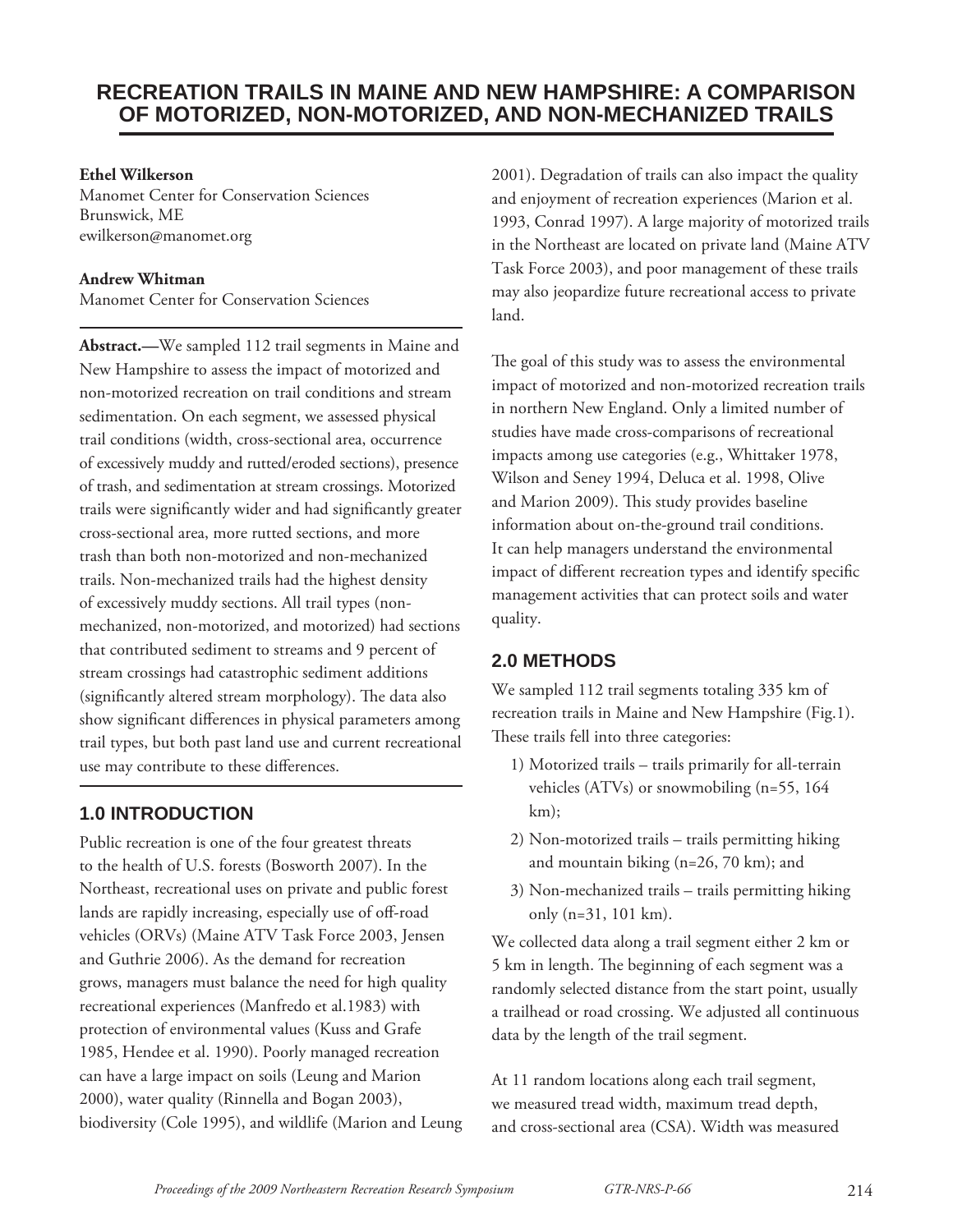**Table 1.—Average tread width, cross-sectional area (CSA), and tread depth for motorized, non-motorized, and non-mechanized recreation trails**

|                 | Tread Width<br>(m) |        | CSA <sup>*</sup><br>$\text{(cm}^3\text{)}$ |           | Max Tread Depth*<br>(cm) |       |
|-----------------|--------------------|--------|--------------------------------------------|-----------|--------------------------|-------|
|                 | Mean               | SE     | Mean                                       | <b>SE</b> | Mean                     | SE    |
| Non-mechanized  | 0.62 <sup>c</sup>  | (0.04) | $164.2^{\circ}$                            | (19.4)    | 4.0 <sup>b</sup>         | (0.2) |
| Non-motorized   | 1.59 <sup>b</sup>  | (0.22) | 427.0 <sup>b</sup>                         | (50.0)    | $4.5^{b}$                | (0.3) |
| Motorized (all) | 2.03 <sup>a</sup>  | (0.10) | 736.4 <sup>a</sup>                         | (41.7)    | 7.6 <sup>a</sup>         | (0.4) |

\* excludes sample locations with gravel surfaces

a,b,c Different letters represent significant differences among groups.



Figure 1.—Map of sampling locations in New Hampshire and Maine.

between the two most pronounced outer boundaries of visually obvious human disturbance created by trail use (Marion 2007). CSA was determined by measuring tread depth at five evenly spaced points along the entire trail boundary (adapted from Hammitt and Cole 1998). The addition of gravel to the trail surface alters the CSA of the trail and makes measurement of tread width and tread depth difficult. Therefore, we excluded sampling locations with gravel surfaces from the analysis of tread depth and CSA. With the exclusion of sampling points with a gravel surface, we retained 51 percent of sample sites on motorized trails, 83 percent on non-motorized trails, and 96 percent on non-mechanized trails. Along the entire trail segment, we tallied: the number of excessively muddy sections ≥3 m in length with seasonal or permanently wet soils with imbedded foot prints or tire tracks ≥1.2 cm deep (based on Marion 2007); highly rutted and/or eroded sections of trail  $\geq 3$  m in length with tread depth >13 cm (based on Marion 2007); and number of pieces of trash visible from the trail.

When trails crossed a stream or river >1 m wide, we recorded the type of crossing structure (ford, culvert, or bridge) and classified the amount of sediment entering the stream as: "none" (no visible sediment entered the stream), "trace" (sediment entered the stream channel, but deposited sediment did not form an identifiable sediment fan), "measurable" (deposited sediment formed a sediment fan), or "catastrophic" (deposited sediment significantly altered channel morphology or stream flow) (classifications adapted from Ryder et al. 2006).

We used an ANOVA (PROC GLM in SAS [SAS Institute, Cary, NC 1999]) to evaluate the effect of trail type (independent variable) on trail measurements (tread width, CSA, maximum tread depth, excessively muddy and eroded/rutted trail sections, and frequency of litter). If the overall model was significant, we used a multiple comparison test (least-squared means) to test for significant differences among the trail types (motorized, non-motorized, non-mechanized).

# **3.0 RESULTS AND DISCUSSION 3.1 Tread Width**

Motorized trails had an average tread width of 2.03 m (Table 1). Motorized trails are significantly wider than other trails because of the large size of ATVs and snowmobiles and the need for adequate space for passing and safely maneuvering these vehicles, which can travel at high rates of speed. Trail widths were similar to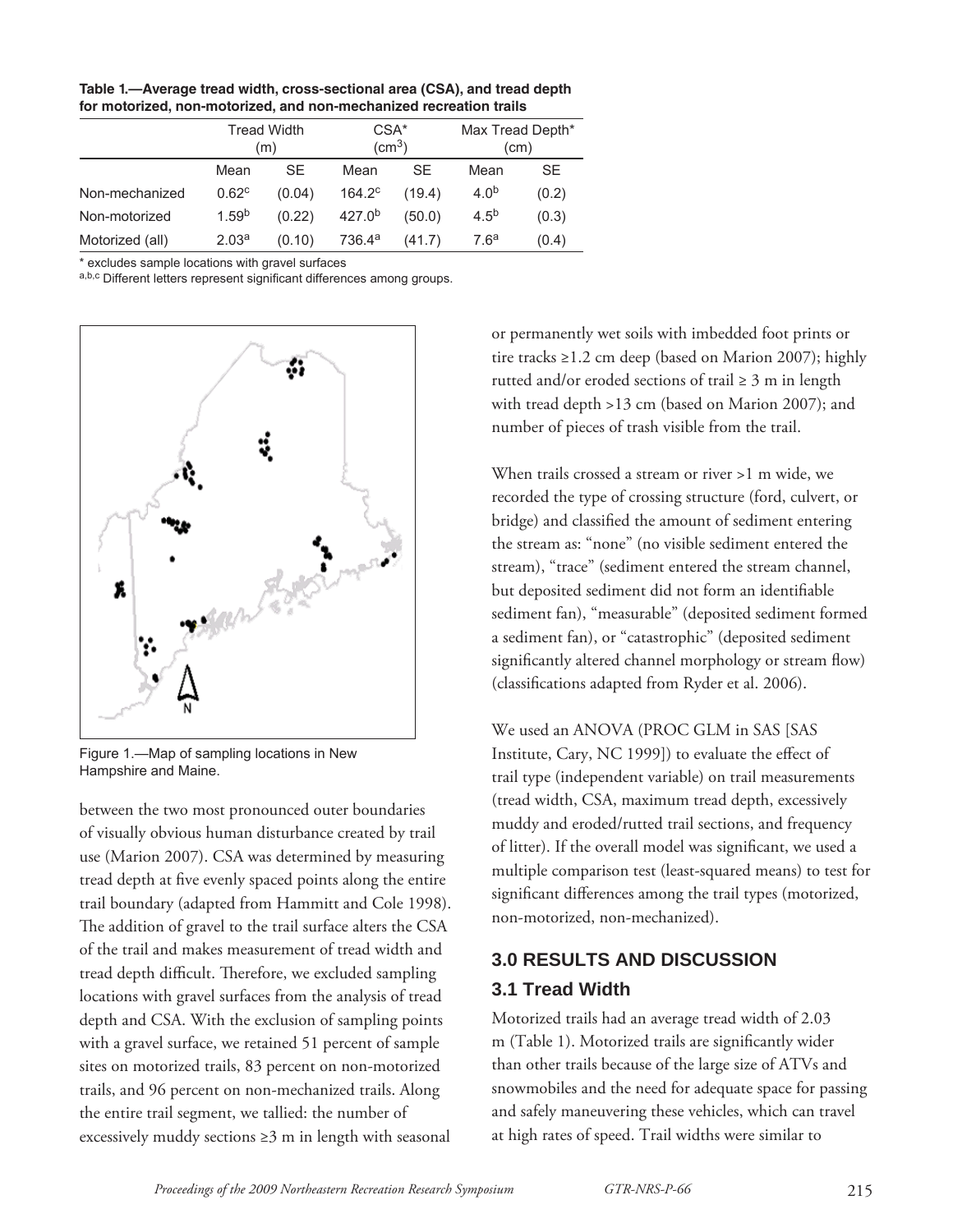|                          | $CSA*$<br>(cm <sup>3</sup> ) |         | Max Tread Depth* Excessively Wet<br>(cm) |       | (freg/km)        |       | Rutted/Eroded<br>(freg/km) |           |
|--------------------------|------------------------------|---------|------------------------------------------|-------|------------------|-------|----------------------------|-----------|
|                          | Mean                         | SE      | Mean                                     | SE    | Mean             | SЕ    | Mean                       | <b>SE</b> |
| <b>ATV</b>               | 944.3 <sup>a</sup>           | (120.8) | 9.4 <sup>a</sup>                         | (0.8) | $4.0^{a,b}$      | (0.5) | 1.7 <sup>a</sup>           | (0.3)     |
| Snowmobile               | $542.3^{b}$                  | (62.5)  | 6.7 <sup>b</sup>                         | (0.7) | 5.5 <sup>a</sup> | (0.9) | 2.0 <sup>a</sup>           | (0.7)     |
| Motorized,<br>Year round | 822.0 <sup>a</sup>           | (73.9)  | 7.8a,b                                   | (0.6) | 3.0 <sup>b</sup> | (0.6) | 1.3 <sup>a</sup>           | (0.4)     |

**Table 2.—Average cross-sectional area (CSA), maximum tread depth, and frequency of excessively wet and rutted/eroded sections of trail on ATV, snowmobile, and year-round motorized trails (ATV and snowmobile)**

a,b Different letters represent significant differences among groups.

guidelines for recreation trails in Maine, which call for ATV trails to be 1.5 m wide and snowmobile trails to be 1.8-2.4 m wide (Demrow 2002). Non-motorized trails had an average tread width of 1.59 m.

The recommended width of mountain bike trails depends on the desired difficulty of the trail. Easy trails are the widest; the International Mountain Bike Association (2004) recommends a width of 0.91-1.8 m. Demrow's (2002) guidelines suggest 1.2 m for easy mountain bike trails, 0.5-0.6 m for more difficult trails, and 0.3 m for the most difficult mountain bike trails. The average width of the trails in this study was greater than these recommendations. One advantage of wider trail width is that it may improve safety and reduce user conflicts because mountain bikers and hikers share most nonmotorized trails.

Non-mechanized trails were significantly narrower than both non-motorized and motorized trails. The average tread width was 0.62 m. This width was consistent with Demrow's (2002) recommendations for Maine hiking trails (0.3-0.9 m) and with the measured tread width of hiking trails in Acadia National Park (range: 0.53-0.89 m) reported by Manning et al.(2006).

#### **3.2 Cross-sectional Area and Tread Depth**

CSA and tread depth are commonly used indicators of soil loss on trails (Jewell and Hammitt 2000). Motorized trails had significantly greater CSA (736.4)  $cm<sup>2</sup>$ ) and maximum tread depth (7.6 cm) than other trail types (Table 1). Motorized vehicles are heavy and apply 5-10 times greater pressure than does foot travel (Liddle 1997). ATV trails are particularly vulnerable to soil disturbance because tires break down soil structure resulting in erosion, compaction, and rutting (Meyer 2002).

We also found that ATV trails had significantly greater CSA (944.3 cm<sup>2</sup>) and maximum tread depth (9.4 cm) than snowmobile trails (CSA:  $542.3 \text{ cm}^2$ ; depth: 6.7 cm) (Table 2). Snow cover generally limits the disturbance of soils by snowmobiles (Liddle1997), but snowmobiles can cause soil disturbance and erosion when weather conditions, topography, or steep slopes reduce snow cover (Stangl,1999). In our study, 74 percent of motorized trail data points were located on seasonal, current, and historic roads and rights-of-way. Past use had likely altered soil properties at many of these locations and we could not determine the contribution of recreational use or nonrecreational uses to the physical dimensions of the trails.

Non-motorized trails had significantly greater CSA  $(427.0 \text{ cm}^2)$  than non-mechanized trails  $(164.2 \text{ cm}^2)$ , but maximum tread depth for non-motorized (4.5 cm) and non-mechanized  $(4.0 \text{ cm})$  trails were not significantly different (Table 1). The greater CSA of non-motorized trails may result from greater tread width, rather than from soil compaction and erosion caused by mountain bikes. Non-mechanized trails had an average CSA similar to hiking trails in Acadia National Park (range: 31.3-223  $\text{cm}^2$  [Manning et al. 2006]).

Few studies have rigorously examined physical characteristics of motorized or mountain bike trails in New England, making comparisons to other studies difficult. However, a study in Kentucky and Tennessee found mountain bike trails had an average CSA 11 times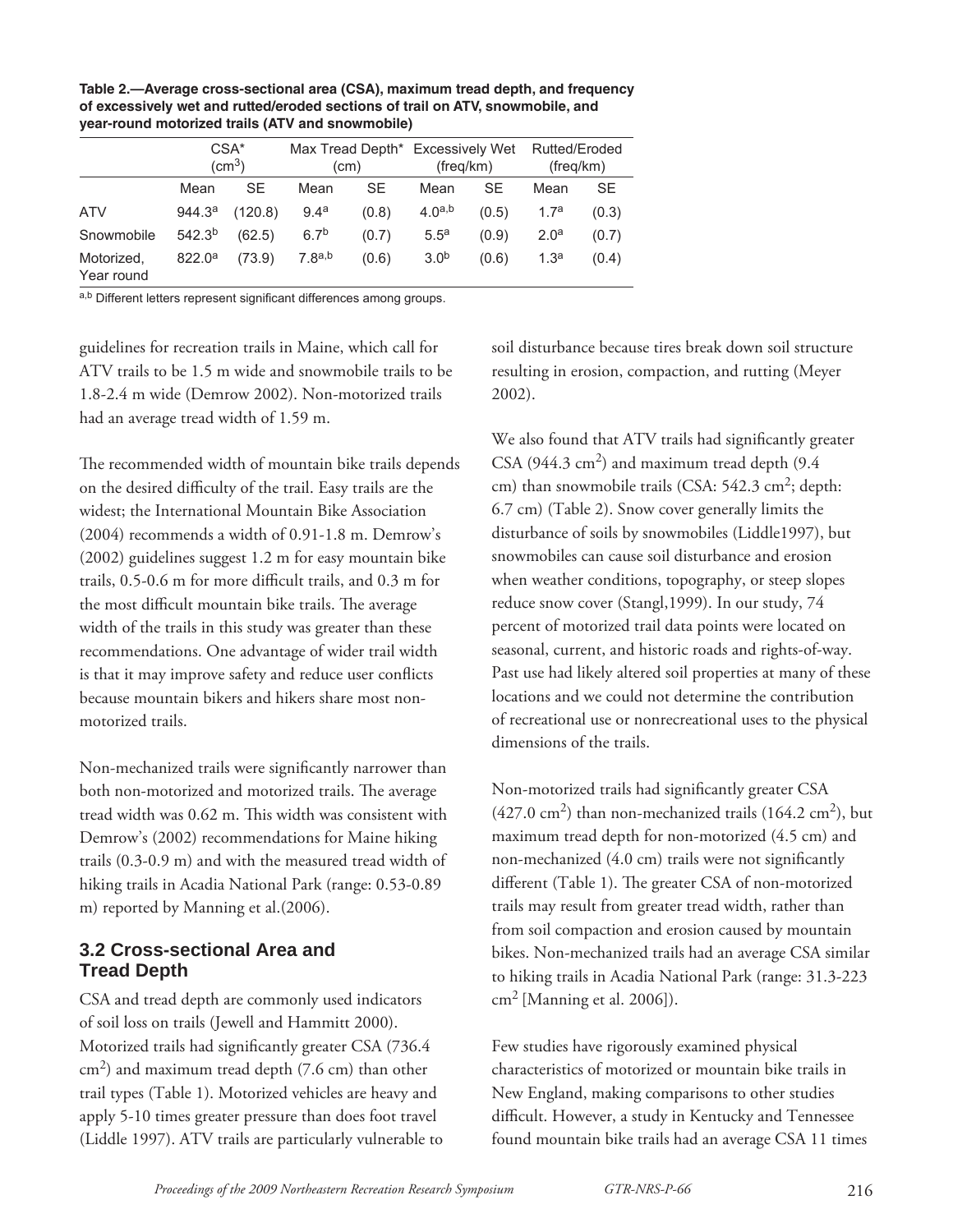**Table 3.—Percentage of sample points on motorized, non-motorized, and non-mechanized trails with: a gravel surface; a historic, seasonal, or**  current roadway; or trails specifically designed for recreational purposes

|                | <b>Gravel Surface</b><br>(%) |           | or Current Roads<br>(%) |      | Historic, Seasonal, Specific Recreation<br>Trails<br>$(\%)$ |      |
|----------------|------------------------------|-----------|-------------------------|------|-------------------------------------------------------------|------|
|                | Mean                         | <b>SF</b> | Mean                    | SE   | Mean                                                        | SE   |
| Motorized      | 49                           | (5)       | 74                      | (34) | 26                                                          | (5)  |
| Non-motorized  | 17                           | (7)       | 29                      | (19) | 68                                                          | (10) |
| Non-mechanized | 4                            | (1)       | 8                       | (37) | 91                                                          | (3)  |

**Table 4.—Average frequency of excessively muddy areas; highly rutted and eroded trail sections; and occurrence of litter on motorized, non-motorized, and non-mechanized recreation trails**

|                | <b>Excessively Muddy</b><br>(freq/km) |           | Rutted/Eroded<br>(freq/km) |       | Trash<br>(freg/km) |        |
|----------------|---------------------------------------|-----------|----------------------------|-------|--------------------|--------|
|                | Mean                                  | <b>SF</b> | Mean                       | SE    | Mean               | SE     |
| Motorized      | 4.1a,b                                | (0.4)     | 1.6 <sup>a</sup>           | (0.2) | 5.54a              | (0.68) |
| Non-motorized  | 2.9 <sup>b</sup>                      | (0.7)     | 1.0a,b                     | (0.4) | 2.58 <sup>b</sup>  | (0.62) |
| Non-mechanized | 6.6 <sup>a</sup>                      | (1.5)     | 0.8 <sup>b</sup>           | (0.3) | 1.13 <sup>b</sup>  | (0.42) |

a,b Different letters represent significant differences among groups.

smaller than the non-motorized trails in this study but the CSA of ATV trails was twice as great (Olive and Marion 2009).

#### **3.3 Excessively Muddy and Rutted/Eroded Trail Segments**

Non-mechanized trails had the most sections with excessively muddy soils (6.6 sections/km, Table 4); this figure was significantly greater than motorized  $(4.1)$ sections/km) and non-motorized (2.9 sections/km) trails. The high frequency of muddy sections on nonmechanized trails can be attributed to the low percentage of gravel surfaces (4 percent of sampling points, Table 3) and the high percentage of trails (92 percent of sampling points, Table 3) used exclusively for recreation (not forestry, fire protection, or transportation). The geographic location and maintenance of non-mechanized trails may also account for the high density of muddy trail sections. Non-mechanized trails are often in remote areas that make maintenance practices, such as grading or hardening, impractical and expensive.

Excessively muddy areas are of concern to trail managers because they result in soil disturbance and compaction

and are vulnerable to rutting and trail widening (Reisinger and Aust 1990, Marion 1994). Muddy sections on motorized trails can degrade quickly from the weight of recreational machines, particularly ATVs. On motorized trails, 48 percent of sample points were on a gravel surface and 73 percent were on historic, seasonal, or current roads (Table 3). We believe the low frequency of muddy sections on motorized trails was due to hardening of the trail surface (application of gravel), location of trails on existing roadbeds with previously compacted soils, and routine maintenance by mechanical equipment to prevent degradation and unsafe conditions.

Areas with severe erosion and/or rutting are of serious concern to managers. They indicate areas with high levels of soil disturbance or loss (Roggenbuck et al. 1993, Vaske et al.1993), which create safety hazards (Leung and Marion 1996, Marion and Leung 2001) and often require costly management actions or trail improvements (Olive and Marion 2009). Motorized trails (1.6 sections/ km, Table 4) had a significantly greater frequency of rutted and eroded segments than non-mechanized trails  $(0.8 \text{ sections/km})$ . This difference occurred even though non-mechanized trails had the highest frequency of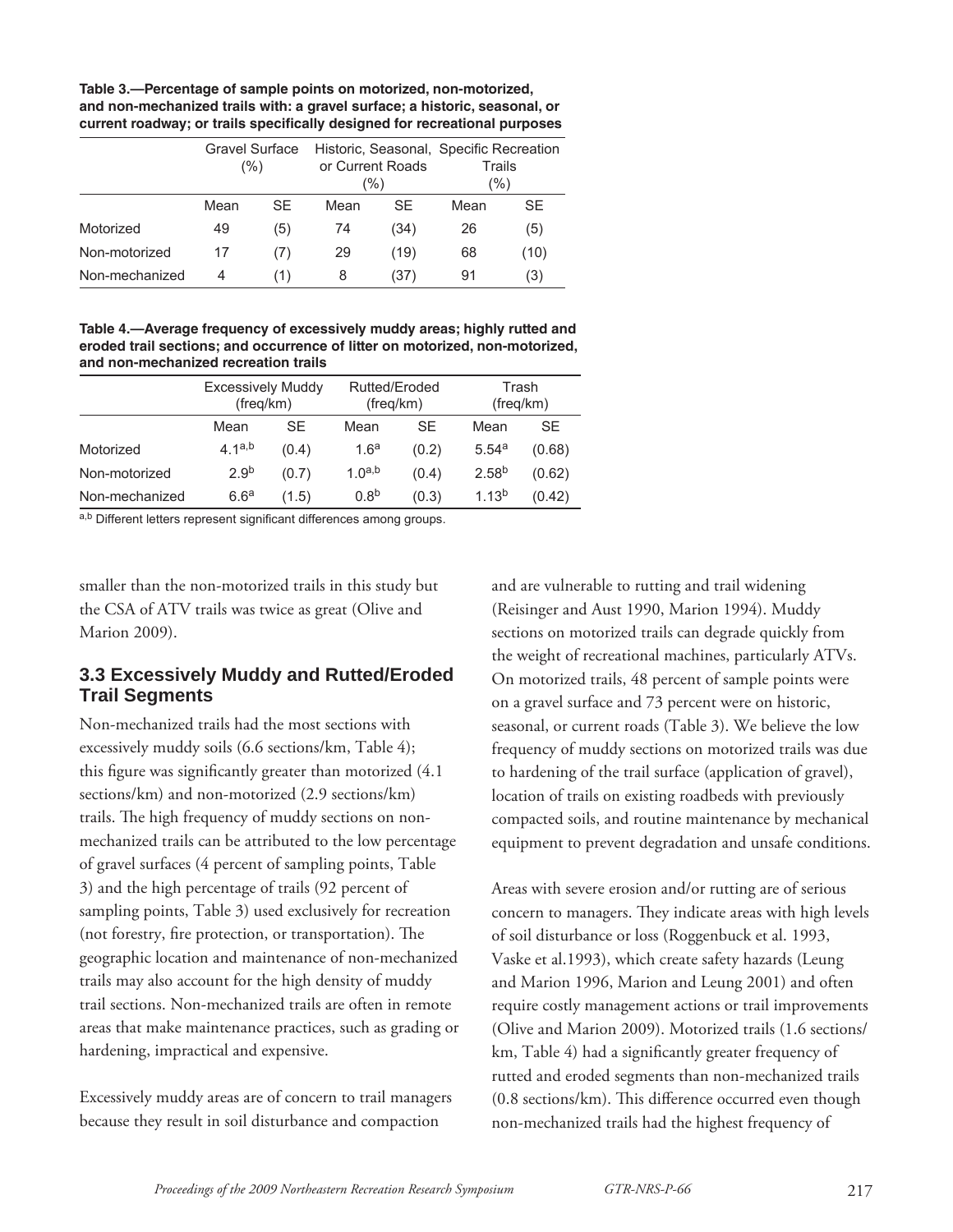| <b>Crossing Type</b> | Sediment     | Motorized      | Non-Motorized  | Non-Mechanized |
|----------------------|--------------|----------------|----------------|----------------|
|                      | Volume       | $(\% )$        | $(\% )$        | $(\% )$        |
| All Crossing         | None         | 44             | 64             | 29             |
| <b>Structures</b>    | Trace        | 25             | 24             | 33             |
|                      | Moderate     | 18             | 8              | 32             |
|                      | Catastrophic | 13             | 4              | 6              |
| <b>Bridges</b>       | None         | 18             | 44             | 18             |
|                      | Trace        | 10             | 8              | 8              |
|                      | Moderate     | 3              | 4              | 7              |
|                      | Catastrophic | 3              | 0              | 1              |
| Culverts             | None         | 22             | 20             | 0              |
|                      | Trace        | 13             | 12             | 0              |
|                      | Moderate     | 9              | 4              | 0              |
|                      | Catastrophic | 7              | 0              | 0              |
| Fords                | None         | 4              | 0              | 13             |
|                      | Trace        | $\overline{2}$ | $\overline{4}$ | 22             |
|                      | Moderate     | 6              | 0              | 26             |
|                      | Catastrophic | 4              | 4              | 5              |

**Table 5.—The percentage of stream crossing structures with different volumes of sediment input by trail type**

excessively muddy trail segments, which are vulnerable to rutting and erosion. Motorized trails, particularly ATV trails, are associated with ruts and erosion due to the mass of the vehicles (Liddle 1997) and large sheer forces of the tires on the soil (Meyer 2002). However, we found snowmobile and ATV trails to have no significant differences in the frequency of eroded/rutted trail segments (Table 2). This finding could be the result of the high proportion of motorized trails on historic, seasonal, or existing roads (74 percent) or a similar maintenance regime (grading, adding gravel). Other studies have found a much greater frequency of rutted/ eroded sections on ATV trails (6.94 sections/km [Marion and Olive 2006]), but similar frequencies on mountain bike trails (0.7 sections/km [Marion and Olive 2006]) and hiking trails (1.31 sections/km, [Marion and Olive 2006]; 0.9-1.8 sections/km[Manning et al. 2006]).

#### **3.4 Presence of Trash**

Motorized trails in our study a had significantly greater frequency of trash visible from the trail than did other trail types, 5.5 pieces/km compared to 2.6 pieces/km on non-motorized and 1.1 pieces/km on non-mechanized trails (Table 4). Past research has found that recreation users view trash as highly undesirable in natural areas

(Roggenbuck et al. 1993, Shafer and Hammit 1995, Floyd et al. 1997). The authors of these earlier studies attribute the low frequency of trash on non-mechanized trails to the success of the leave-no-trace program. The leave-no-trace principles, including "carry-in, carry-out," have been heavily promoted since the 1980s (Turner 2002). The high frequency of trash on motorized trails indicates an opportunity for trail managers to promote "carry-in, carry-out" with motorized user groups and to investigate why littering is so prevalent on motorized trails (maybe because of lack of trash facilities at parking areas, user behavior, or social norms).

#### **3.5 Stream Crossings**

Sediment inputs to streams degrade aquatic habitat (Allan 1995) and visitors to natural areas have a low tolerance for erosion near stream banks (Noe et al. 1997). However, we found that only 38 percent of all crossings had no sediment inputs and sediment inputs occurred on all trail types (motorized, non-motorized, and nonmechanized). Moderate sediment inputs occurred at 18 percent of motorized crossings, 8 percent of nonmotorized crossings, and 32 percent of non-mechanized stream crossings (Table 5). The most severe category of sediment inputs, catastrophic, occurred on 13 percent of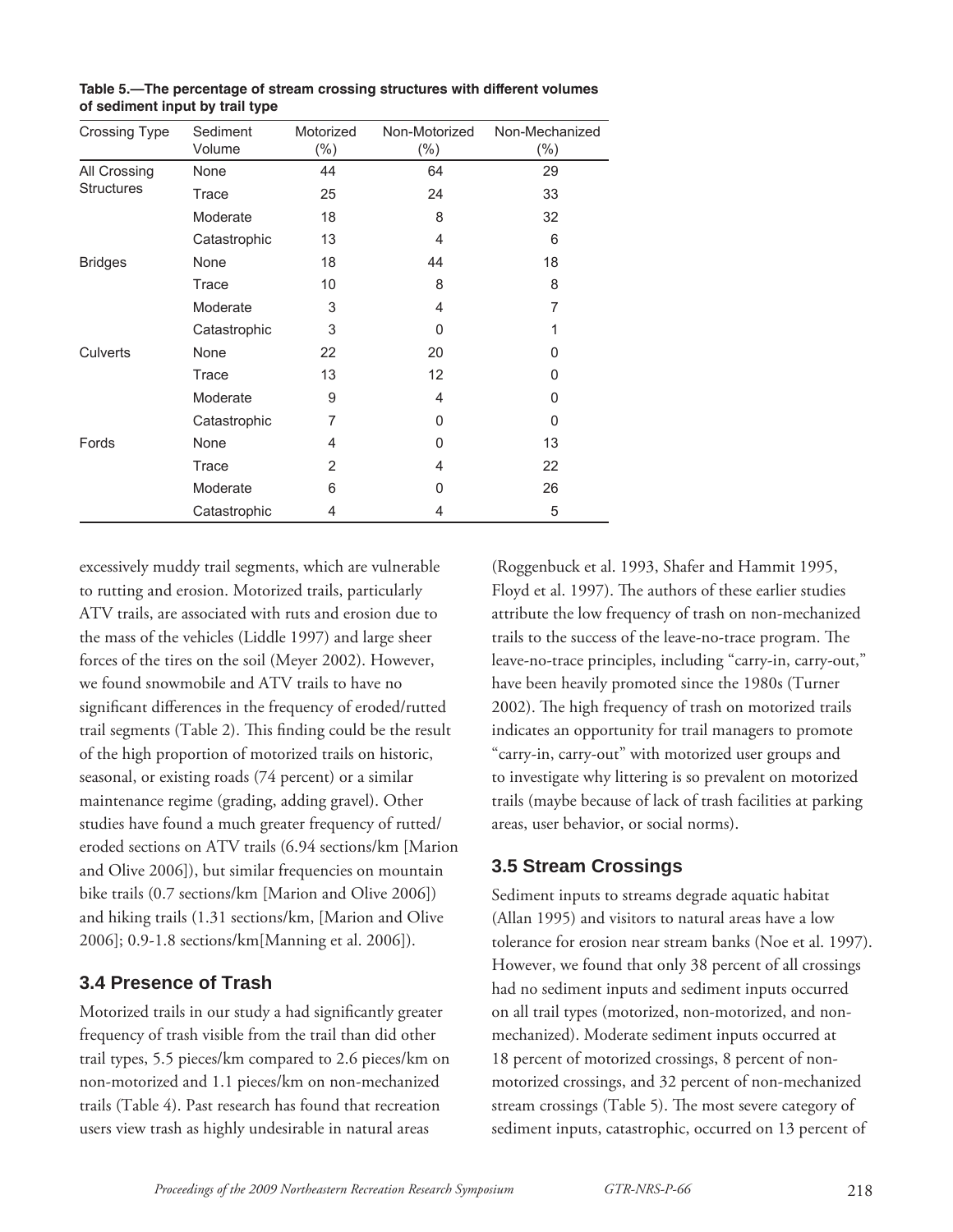motorized trails, 4 percent of non-motorized trails, and 6 percent of non-mechanized trails (Table 5).

Installation of bridges and culverts on trails is recommended to minimize degradation of water quality (Hammitt and Cole 1998). On motorized trails, 85 percent of stream crossings in our study had bridges or culverts (Table 5), but 53 percent of crossings with bridges or culverts still had sediment input to stream channels. On non-motorized trails, 30 percent of bridges and culverts had sediment additions, as did 48 percent of improved crossings on non-mechanized trails. Proper planning, installation, and maintenance of crossing structures are critical to minimizing sediment inputs and protecting water quality (Maine Forest Service 2004). A study of unpaved forest roads found that crossing structures installed without proper best management practices resulted in sediment input to the streams 44 percent of the time (Maine Forest Service 2006).

## **4.0 CONCLUSIONS**

All trail types (motorized, non-motorized, and nonmechanized) contribute sediment to streams and degrade stream quality. The prevalence of sediment inputs from trails to streams should be a concern for recreation managers because of the direct implications for water quality and aquatic biodiversity (Allan 1995). Despite the ecological and societal importance of maintaining clean water (Postel and Carpenter 1997), we could find few other studies examining sediment inputs from trails to water bodies (Rinella and Bogon 2003). Evaluating stream crossings during trail assessments, as well as establishing guidelines and best management practices for installation, maintenance, and repair of crossing structures, would help ensure that recreation trails are not degrading water quality.

Overall, we found that motorized trails had greater soil disturbance and more frequent ruts and erosion than did non-motorized and non-mechanized trails. Most motorized trails are located on roadbeds with a recent history of human impacts and are heavily managed (e.g., gravel additions and routine grading). The location and management regime of motorized trails may be both ecologically and socially appropriate. However, this study reports on trail conditions and compares conditions across trail types but cannot make value judgments regarding the acceptability of these types of impacts (Stankey 1979, Stankey and Manning 1986). As the motorized trail network expands, recreation managers and other stakeholders need discuss the amount and types of impacts that are acceptable for motorized trails. Establishing limits of acceptable change (Stankey et al. 1985, Cole and McCool 1997) will help ensure that trails are managed and designed to reduce environmental impacts and conflicts among user groups.

## **5.0 CITATIONS**

- Allan, J.D. 2005. **Stream Ecology: Structure and**  function of running waters. Dordrecht, The Netherlands: Kluwer Academic Publishers.
- Bosworth, D. 2007. **Four threats to the health of the nation's forests and grasslands.** Washington, DC: U.S. Forest Service.
- Cole, D.N. 1995. **Experimental trampling of vegetation: Relationship between trampling intensity and vegetation response.** Journal of Applied Ecology. 32: 203-214.
- Cole, D.N.; McCool, S.F. 1997. **Limits of Acceptable Change and natural resources planning: when is LAC useful and when is it not?** In: McCool, S.F.; Cole, D.N., comps. Proceedings - Limits of Acceptable Change and related planning processes: progress and future directions; 1997 May 20-22; Missoula, MT. Gen. Tech. Rep. INT-371. Ogden, UT: US Department of Agriculture, Forest Service, Rocky Mountain Research Station. 84 p.
- Conrad, R. 1997. **National survey highlights agency training need in the United States.** International Journal of Wilderness. 3(4): 9-12.
- Deluca, T.H.; Patterson, W.A.; Freimund, W.A.; Cole, D.N. 1998. Influence of llamas, horses, and **hikers on soil erosion from established recreation trails in western Montana, USA.** Environmental Management. 22: 255-262.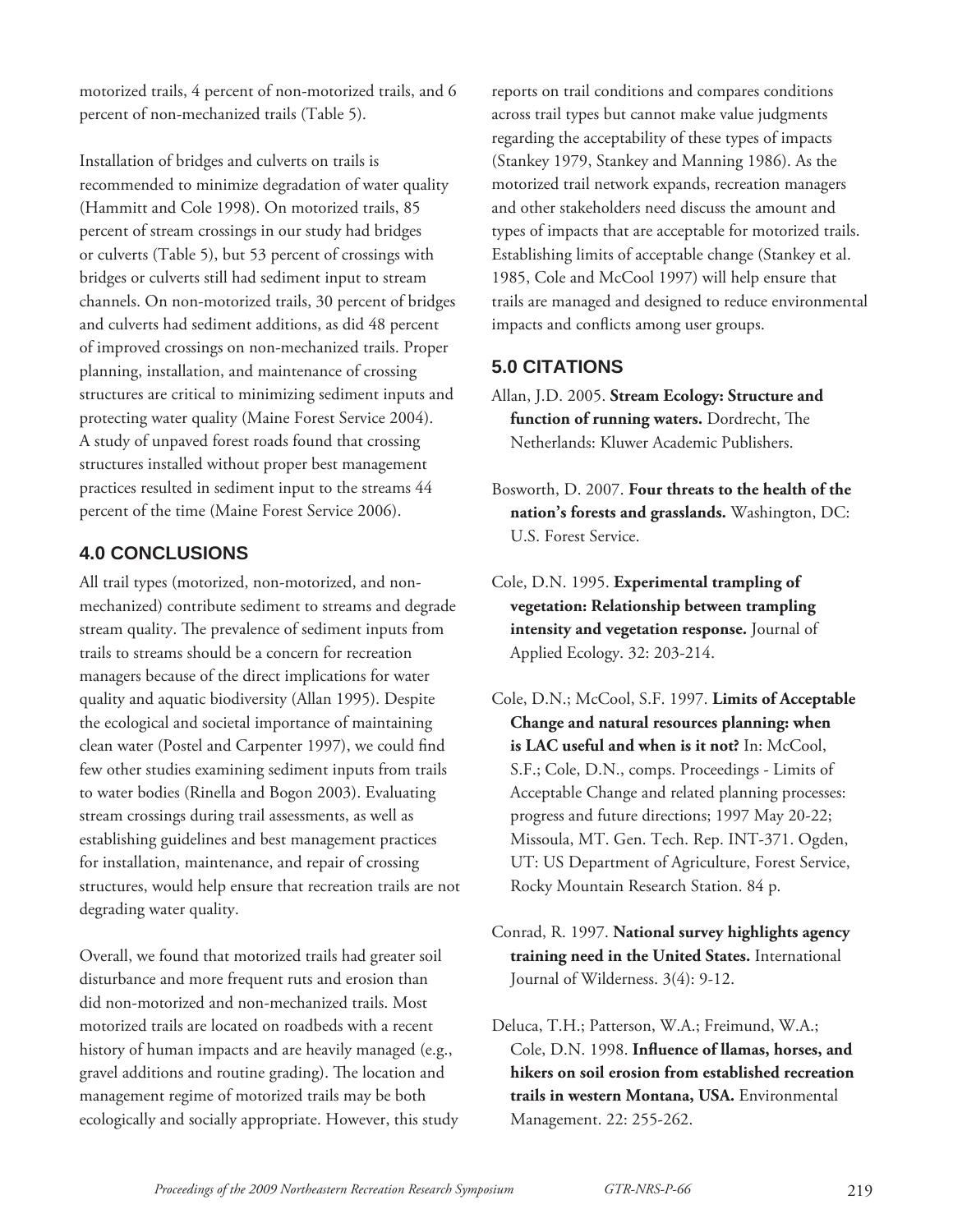- Demrow, C.C. 2002. **Maine trails manual: guidelines for recreation trail construction in Maine.** Augusta, ME: Maine Department of Conservation, Bureau of Parks and Lands.
- Floyd, M.F.; Jang, H.; Noe, F.P. 1997. **The relationship between environmental concern and acceptability of environmental impacts among visitors to two US National Park settings.** Journal of Environmental Management. 51: 312-391.
- Hammitt, W.E.; Cole, D.N. 1998. **Wildland recreation: Ecology and management (2nd ed.).** New York: John Wiley and Sons.
- Hendee, J.C.; Stankey, G.H.; Lucas, R. 1990. **Wilderness management (2nd ed.).** Colorado: North American Press.
- International Mountain Bike Association. (2004). **Trail solutions: IMBA's guide to building sweet singletrack.** Colorado: International Mountain Bike Association.
- Jensen, C.R.; Guthrie, S.P. 2006. **Outdoor Recreation in America (6th ed.).** Illinois: Human Kinetics.
- Jewell, M.C.; Hammitt, W.E. 2000. **Assessing soil erosion on trails: A comparison of techniques.** In: Cole, D.N.; McCool, S.F.; Borrie, W.T.; O'Loughlin, J., comps. Wilderness science in a time of change conference—Volume 5: Wilderness ecosystems, threats, and management; 1999 May 23-27; Missoula, MT. Proceedings RMRS-P-15-VOL-5. Ogden, UT: U. S. Department of Agriculture, Forest Service, Rocky Mountain Research Station: 133-140.
- Kuss, R.F.; Grafe, A.R. 1985. Effects of recreation **trampling on natural area vegetation.** Journal of Leisure Research. 17: 165-183.
- Leung, Y.-F.; Marion, J.L. 1996. **Trail degradation**  as influenced by environmental factors: a state**of-knowledge review.** Journal of Soil andWater Conservation. 51: 130-136.
- Leung, Y.F.; Marion, J.L. 2000. **Recreation impacts and management in wilderness: A state-of-knowledge review.** In: Cole, D.N.; McCool, S.F.; Borrie, W.T.; O'Loughlin, J. comps. Wilderness science in a time of change conference—Volume 5: Wilderness ecosystems, threats, and management; 1999 May 23- 27; Missoula, MT. Proceedings RMRS-P-15-VOL-5. Ogden, UT: U. S. Department of Agriculture, Forest Service, Rocky Mountain Research Station: 23-48.
- Liddle, M.J. 1997. **Recreation ecology: The ecological impact of outdoor recreation and ecotourism.**  London: Chapman & Hall.
- Maine ATV Task Force. 2003. **ATV solutions: recommendations of Gov. John Baldacci's ATV task**  force. Augusta, Maine: Office of the Governor.
- Maine Forest Service. 2004. **Best management practices for forestry: Protecting Maine's water quality.** Augusta, Maine: Department of Conservation, Maine Forest Service.
- Maine Forest Service. 2006. **Maine forestry best**  management practices use and effectiveness, 2005. Augusta, Maine: Department of Conservation, Maine Forest Service.
- Manfredo, M.J.; Driver, B.L.; Brown, P.J. 1983. **A test of concepts inherent in experience based management of outdoor recreation areas.** Journal of Leisure Research. 15: 263-283.
- Manning, R.; Jacobi, C.; Marion, J.L. 2006. **Recreation monitoring at Acadia National Park.** The George Wright Forum. 23(2): 59-72.
- Marion, J.L. 1994. **An assessment of trail conditions in Great Smoky Mountains National Park. Research/ resources management report.** Atlanta, GA: National Park Service, Southeast Region.
- Marion, J.L. 2007. **Monitoring manual for formal**  trails Great Falls Parks. Unpublished field manual.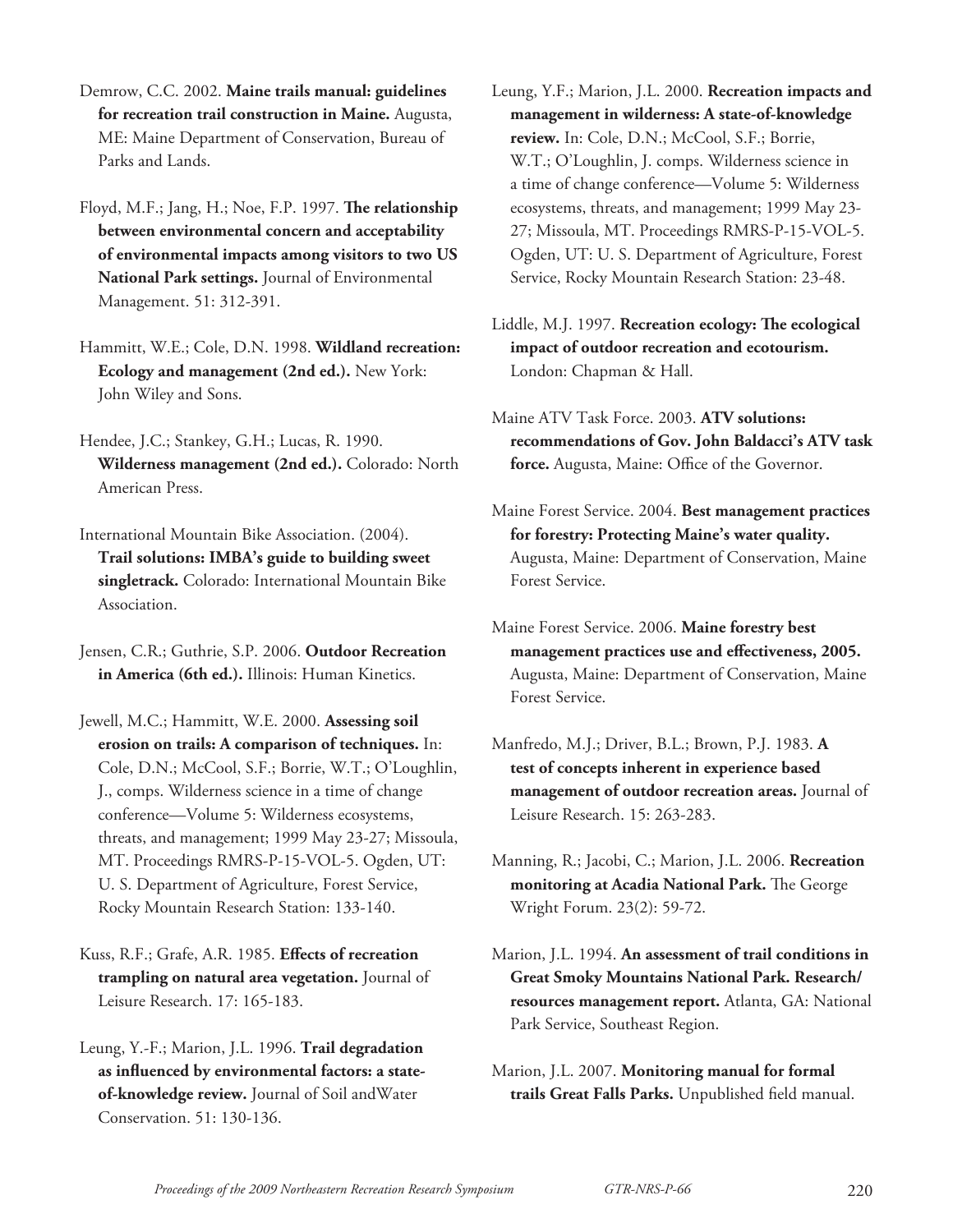Blacksburg, VA: U.S. Geological Survey, Virginia Tech Field Station.

- Marion, J.L.; Roggenbuck, J.W.; Manning, R.E. 1993. **Problems and practices in backcountry recreation management: A survey of National Park Service managers.** Natural Resources Report NPS/NRVT/ NRR-93/12. Denver, CO: USDI, National Park Service.
- Marion, J.L.; Leung, Y.-F. 2001. **Trail resource impacts and an examination of alternative assessment techniques.** Journal of Park and Recreation Administration. 19: 24-25.
- Marion, J.L.; Olive, N. 2006. **Assessing and understanding trail degradation: Results from Big South Fork National River and Recreational Area, Final Research Report.** Reston, VA: U. S. Department of the Interior, U.S. Geological Survey.
- Meyer, K.G. 2002. **Managing degraded off -highway vehicle trails in wet, unstable, and sensitive environments.** Report No. 2E22A68. Missoula, MT: USDA Forest Service, Technology and Development Program.
- Noe, F.P.; Hammit, W.E.; Bixler, R.D. 1997. **Park user perceptions of resource and use impacts under varied situations in three national parks.** Journal of Environmental Management. 49(3): 323-336.
- Olive, N.D.; Marion, J.L. 2009. The influence of use**related, environmental, and managerial factors on soil loss from recreational trails.** Journal of Environmental Management. 90: 1483-1493.
- Postel, S.; Carpenter, S. 1997. **Freshwater ecosystem services.** In: Daily, G., ed. Nature's services: Societal dependence on natural ecosystems. Washington, DC: Island Press.
- Reisinger, T.W.; Aust, M. 1990. **Specialized equipment and techniques for logging wetlands.** In: International winter meeting of American Society

of Agricultural Engineers; 1990 December 18-21; Chicago, Illinois. ASAE Paper 90-7570.

- Rinella, D.J.; Bogan, D.L. 2003. **Ecological impacts of Th ree Lower Kenai Peninsula, Alaska, ATV Stream Fords.** Anchorage, AK: Alaska Department of Environmental Conservation.
- Roggenbuck, J.W.; Williams, D.R.; Watson, A.E. 1993. Defining acceptable conditions in wilderness. Environmental Management. 17: 187-197.
- Ryder, R.; Post, T.; Welsch, D. 2006. **Best management practices implementation monitoring protocol.** Northeastern Area Association of State Foresters-Water Resources Committee.
- Shafer, S.C.; Hammit, W.E. 1995. **Congruency among experience dimensions, condition indicators, and coping behaviors in wilderness.** Leisure Science. 17: 263-279.
- Stangl, J.T. 1999. **Effects of recreation on vegetation.** In: Olliff, T.; Legg, K.; Kaeding, B., eds. The effects of winter recreation on wildlife: a literature review and assessment. Wyoming: National Park Service, Yellowstone National Park: 119-121.
- Stankey, G.H. 1979. **A comparison of carrying capacity perceptions among visitors in two wilderness areas.** Res. Pap. INT-242. Ogden, UT: U.S. Department of Agriculture, Forest Service, Intermountain Forest and Range Experiment Station.
- Stankey, G.H.; Cole, D.N.; Lucas, R.C.; Petersen, M.E.; Frissell, S.S. 1985. The limits of acceptable change **(LAC) system for wilderness planning.** Gen. Tech. Rep. INT-176. Ogden, UT: U. S. Department of Agriculture, Forest Service, Intermountain Forest and Range Experiment Station.
- Stankey, G.H.; Manning, R.E. 1986. **Carrying capacity of recreational settings: a literature review.** INT 4901 Publication #166. Washington, DC: The President's Commission on Americans Outdoors.